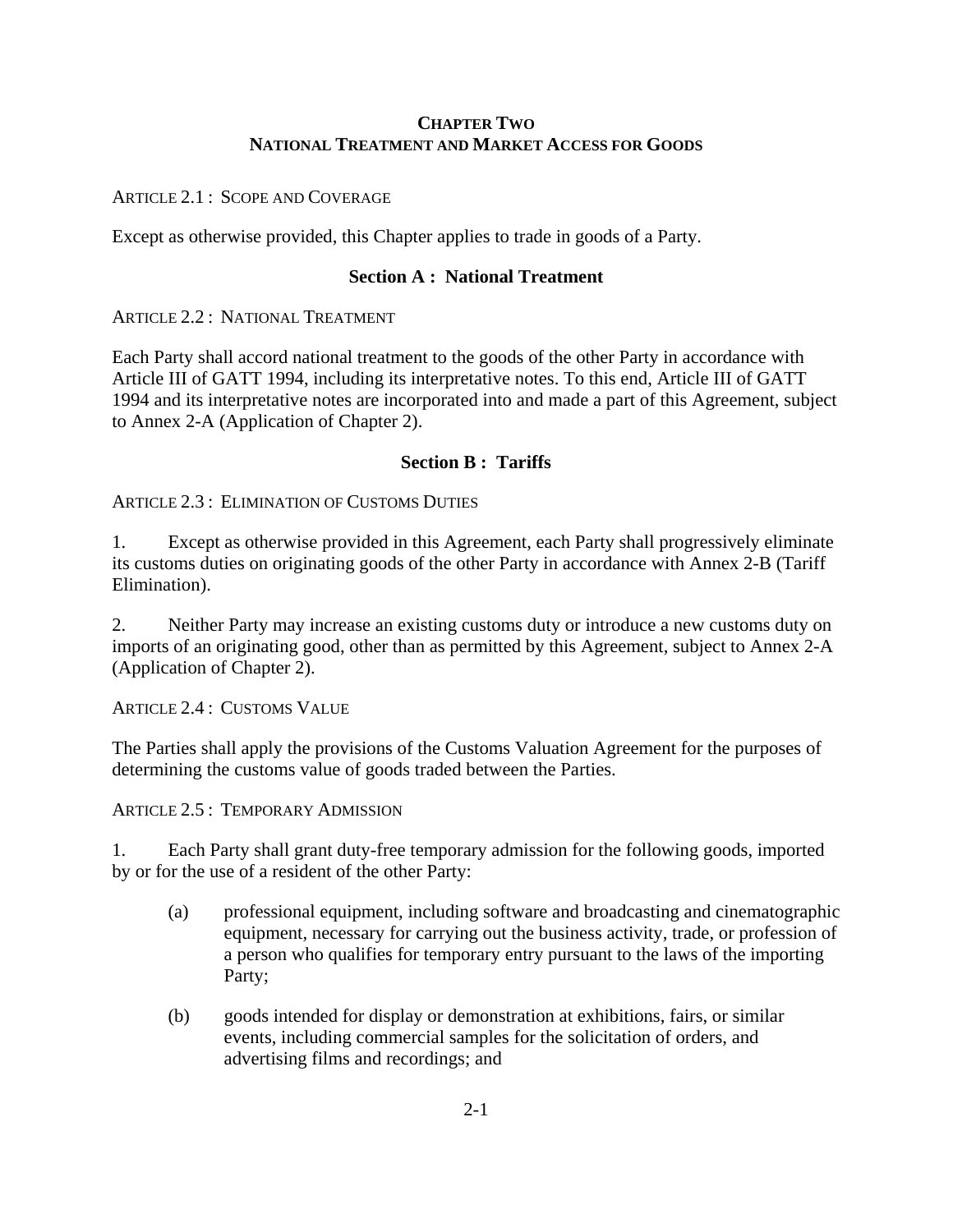(c) goods temporarily admitted for sports purposes,

regardless of their origin.

2. Neither Party may condition the duty-free temporary admission of a good referred to in paragraph 1, other than to require that such good:

- (a) be used solely by or under the personal supervision of a national or resident of the other Party in the exercise of the business activity, trade, or profession of that person;
- (b) not be sold, leased, or consumed while in its territory;
- (c) be accompanied by a security in an amount no greater than the charges that would otherwise be owed on entry or final importation, releasable on exportation of the good;
- (d) be capable of identification when exported;
- (e) be exported on or before the departure of that person or within such other period as is reasonably related to the purpose of the temporary admission, not to exceed three years after the date of importation;
- (f) be imported in no greater quantity than is reasonable for its intended use; and
- (g) be otherwise admissible into the Party's territory under its laws.

3. If any condition that a Party imposes under paragraph 2 has not been fulfilled, the Party may apply the customs duty and any other charge that would normally be owed on entry or final importation of the good.

4. Each Party, through its customs authorities, shall adopt procedures providing for the expeditious release of the goods described in paragraph 1. To the extent possible, when such goods accompany a national or resident of the other Party seeking temporary entry, and are imported by that person for use in the exercise of a business activity, trade, or profession of that person, the procedures shall allow for the goods to be released simultaneously with the entry of that person subject to the necessary documentation required by the customs authorities of the importing Party.

5. Each Party shall, at the request of the person concerned and for reasons deemed valid by its customs authorities, extend the time limit for temporary admission beyond the period initially fixed.

6. Each Party shall permit temporarily admitted goods to be exported through a customs port other than that through which they were imported.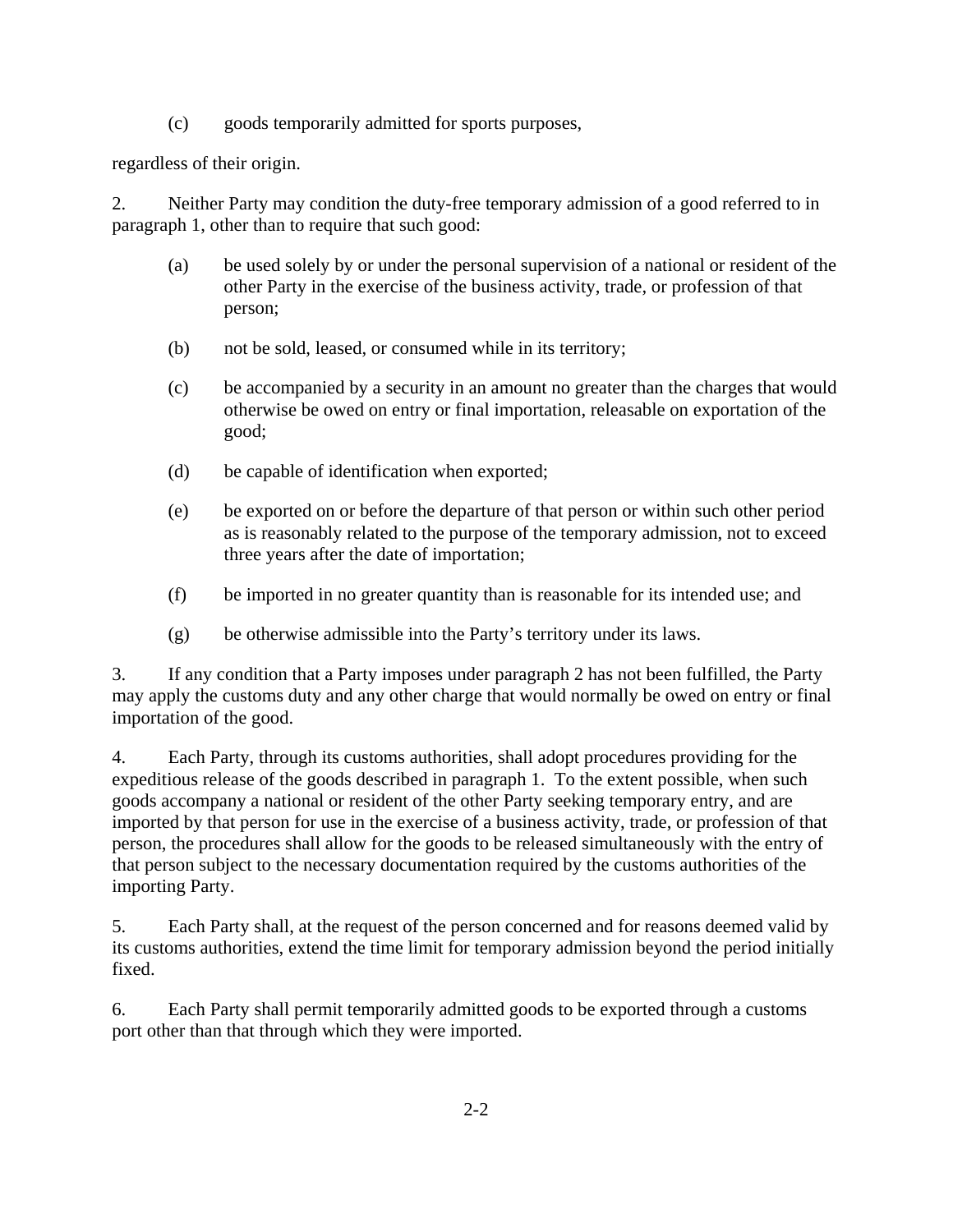7. Each Party shall relieve the importer of liability for failure to export a temporarily admitted good on presentation of satisfactory proof to the Party's customs authorities that the good has been destroyed within the original time limit for temporary admission or any lawful extension. Prior approval will have to be sought from the customs authorities of the importing Party before the good can be so destroyed.

- 8. Subject to Chapters Ten (Cross-Border Trade in Services) and Eleven (Investment):
	- (a) each Party shall allow a container used in international traffic that enters its territory from the territory of the other Party to exit its territory on any route that is reasonably related to the economic and prompt departure of the container;
	- (b) neither Party may require any bond or impose any penalty or charge solely by reason of any difference between the container's port of entry and its port of departure;
	- (c) neither Party may condition the release of any obligation, including any bond, that it imposes in respect of the entry of a container into its territory on its exit through any particular port of departure; and
	- (d) neither Party may require that the carrier bringing a container from the territory of the other Party into its territory be the same carrier that takes the container to the territory of the other Party.

ARTICLE 2.6 : GOODS RE-ENTERED AFTER REPAIR OR ALTERATION

1. Neither Party may apply a customs duty to a good, regardless of its origin, that re-enters its territory after that good has been exported temporarily from its territory to the territory of the other Party for repair or alteration, regardless of whether the repair or alteration could be performed in its territory.

2. Neither Party may apply a customs duty to a good, regardless of its origin, imported temporarily from the territory of the other Party for repair or alteration.

3. For the purposes of this Article:

 (a) the repairs or alterations shall not destroy the essential characteristics of the good, or change it into a different commercial item;

 (b) operations carried out to transform unfinished goods into finished goods shall not be considered repairs or alterations; and

(c) parts or pieces of the goods may be subject to repairs or alterations.

ARTICLE 2.7 : DUTY-FREE ENTRY OF COMMERCIAL SAMPLES OF NEGLIGIBLE VALUE AND PRINTED ADVERTISING MATERIALS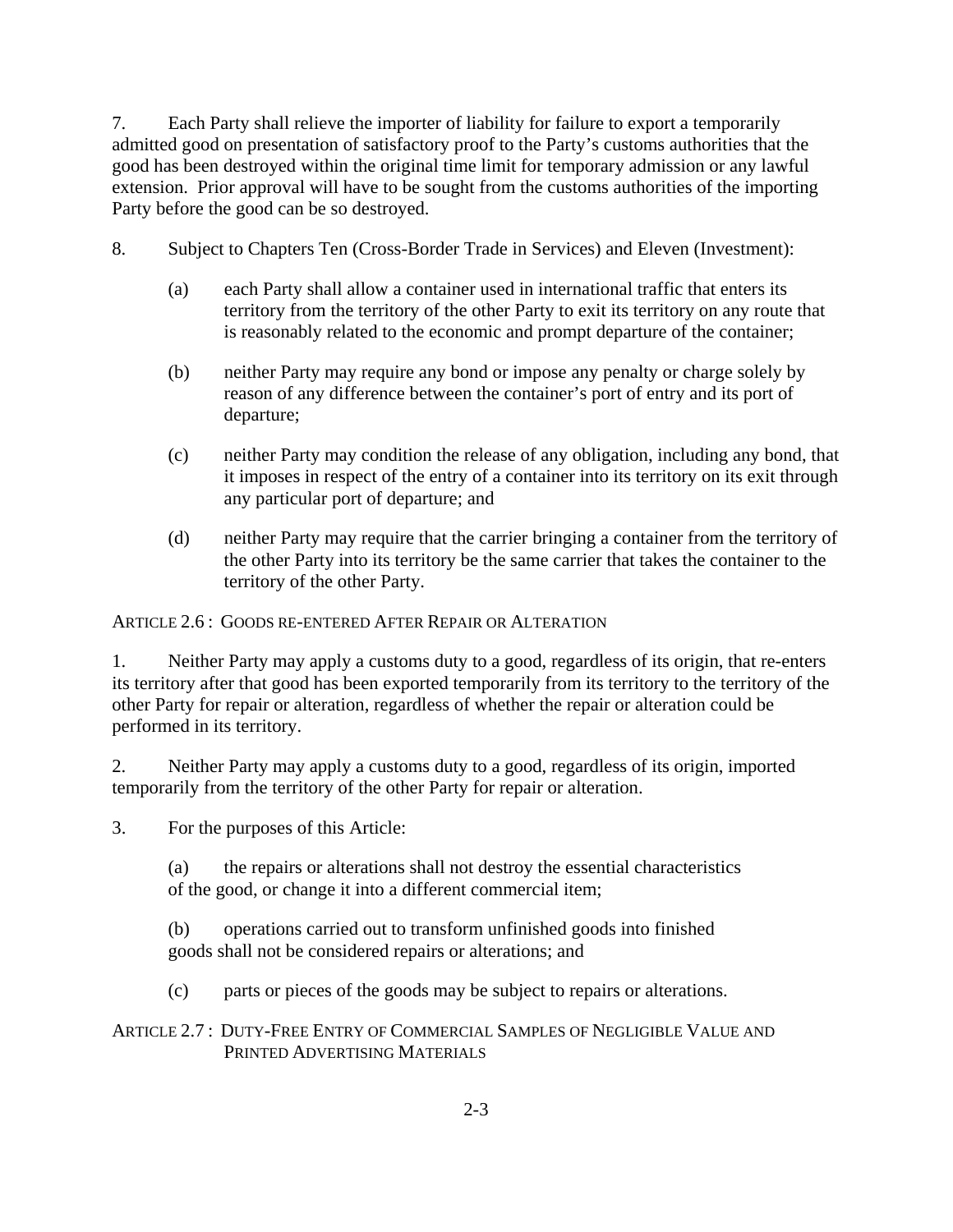Each Party shall grant duty-free entry to commercial samples of negligible value, and to printed advertising materials, imported from the territory of the other Party, regardless of their origin, but may require that:

- (a) the samples be imported solely for the solicitation of orders for goods of, or services provided from the territory of, the other Party or a non-Party; or
- (b) the advertising materials be imported in packets that each contain no more than one copy of each such material and that neither those materials nor packets form part of a larger consignment.

ARTICLE 2.8 : WAIVER OF CUSTOMS DUTIES

1. Neither Party may adopt a new waiver of customs duties, or expand with respect to existing recipients or extend to any new recipient the application of an existing waiver of customs duties, where the waiver is conditioned, explicitly or implicitly, on the fulfilment of a performance requirement.

2. Neither Party may condition, explicitly or implicitly, the continuation of any existing waiver of customs duties on the fulfilment of a performance requirement.

3. This Article shall not apply to drawback or duty deferral programs.

# **Section C : Non-Tariff Measures**

ARTICLE 2.9 : IMPORT AND EXPORT RESTRICTIONS

1. Except as otherwise provided in this Agreement, neither Party may adopt or maintain any prohibition or restriction on the importation of any good of the other Party or on the exportation or sale for export of any good destined for the territory of the other Party, except in accordance with Article XI of GATT 1994, including its interpretative notes, and to this end Article XI of GATT 1994, including its interpretative notes, is incorporated into and made a part of this Agreement.

2. The Parties understand that the rights and obligations incorporated by paragraph 1 prohibit, in any circumstances in which any other form of restriction is prohibited, import licensing conditioned on the fulfilment of a performance requirement, export price requirements, and, except as permitted in enforcement of countervailing and antidumping orders and undertakings, import price requirements.

3. In the event that a Party adopts or maintains a prohibition or restriction on the importation from or exportation to a non-Party of a good, nothing in this Agreement shall be construed as preventing the Party from:

(a) limiting or prohibiting the importation from the territory of the other Party of such good of that non-Party; or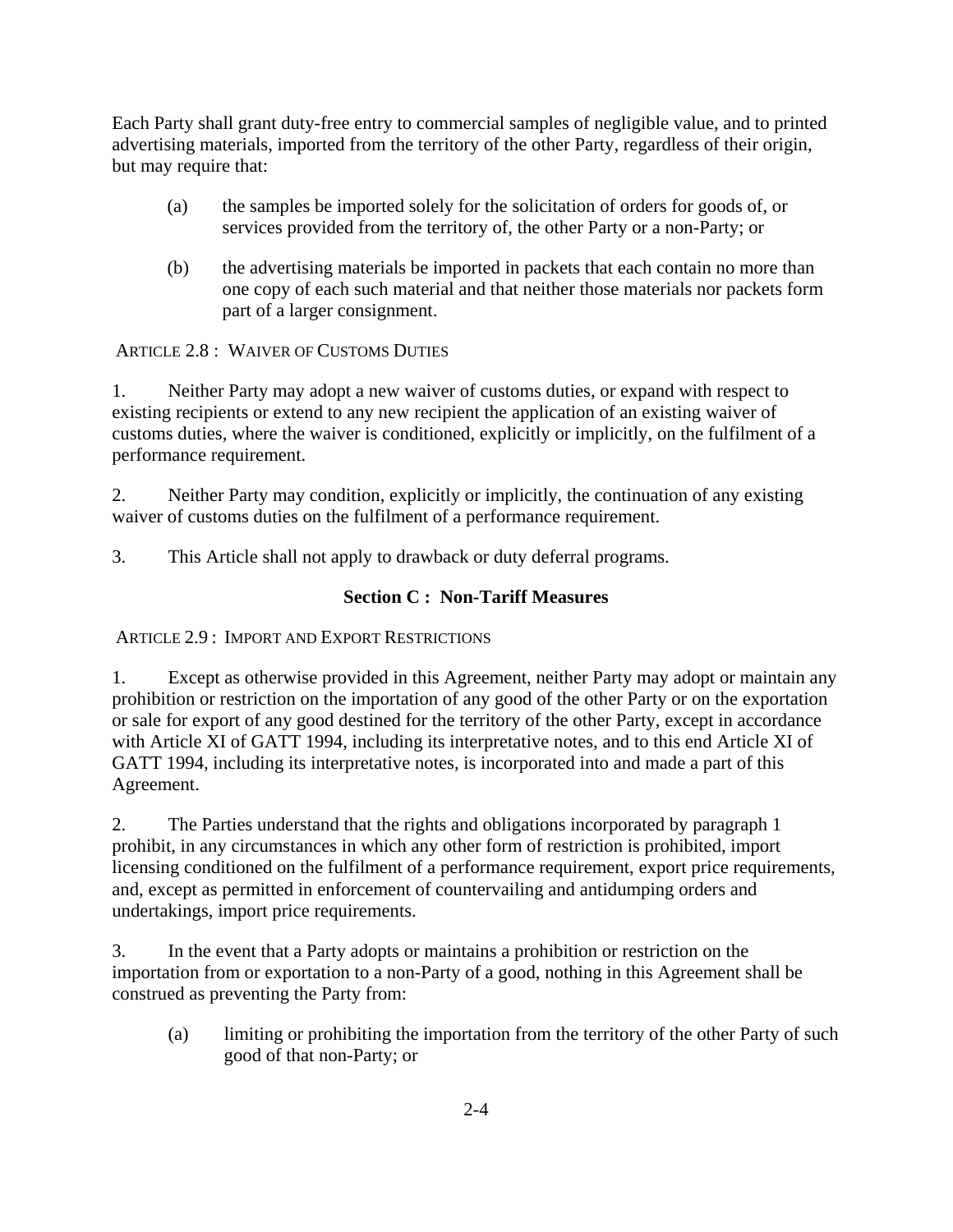(b) requiring as a condition of export of such good of the Party to the territory of the other Party, that the good not be re-exported to the non-Party, directly or indirectly, without being consumed in the territory of the other Party.

4. Paragraphs 1 through 3 shall not apply to the measures set out in Annex 2-A.

5. Nothing in this Article shall be construed as affecting a Party's rights and obligations under the Agreement on Textiles and Clothing.

## ARTICLE 2.10 : ADMINISTRATIVE FEES AND FORMALITIES

1. Each Party shall ensure, in accordance with Article VIII:1 of GATT 1994 and its interpretive notes, that all fees and charges of whatever character (other than customs duties, charges equivalent to an internal tax or other internal charges applied consistently with Article III:2 of GATT 1994, and antidumping and countervailing duties applied pursuant to a Party's law), imposed on or in connection with importation or exportation, are limited in amount to the approximate cost of services rendered and do not represent indirect protection of domestic products or a taxation of imports or exports for fiscal purposes.

2. Neither Party may require consular transactions, including related fees and charges, in connection with the importation of any good of the other Party.

3. Each Party shall make available on the Internet a current list of the fees and charges it imposes in connection with importation or exportation.

ARTICLE 2.11 : EXPORT TAXES

Neither Party may adopt or maintain any duty, tax, or other charge on the export of any good to the territory of the other Party, unless such duty, tax, or charge is adopted or maintained on any such good when destined for consumption in its territory.

## **Section D : Other Measures**

## ARTICLE 2.12 : MERCHANDISE PROCESSING FEE

Neither Party may adopt or maintain a merchandise processing fee on originating goods.

## **Section E : Institutional Provisions**

ARTICLE 2.13 : COMMITTEE ON TRADE IN GOODS

1. The Parties hereby establish a Committee on Trade in Goods, comprising representatives of each Party.

2. The Committee shall meet on the request of either Party or the Joint Committee established in Chapter 21 (Institutional Arrangements and Dispute Settlement) to consider any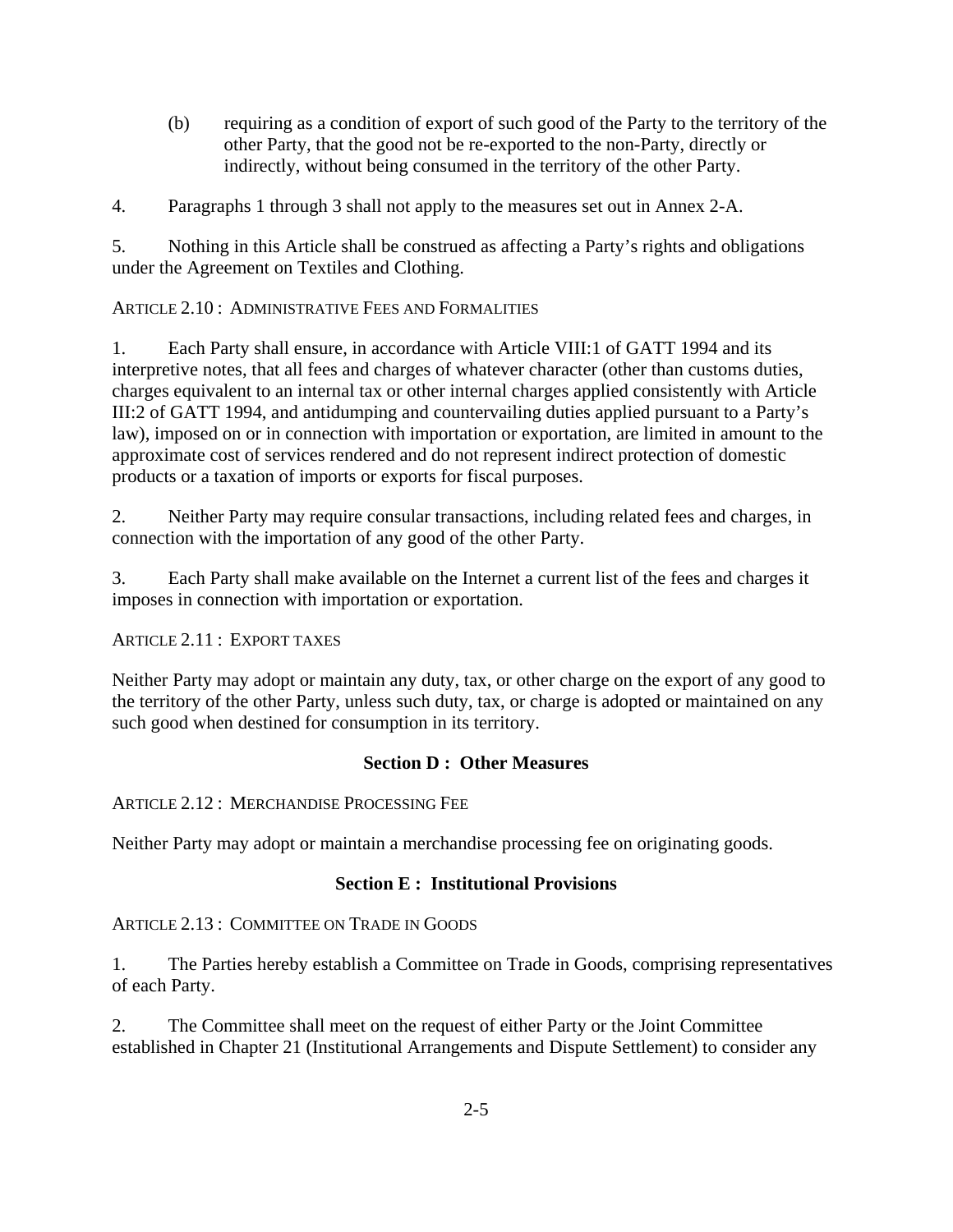matter arising under this Chapter, Chapter Five (Rules of Origin), or Chapter Six (Customs Administration).

- 3. The Committee's functions shall include:
	- (a) promoting trade in goods between the Parties; and
	- (b) addressing barriers to trade in goods between the Parties, especially those related to the application of non-tariff measures, and, if appropriate, referring such matters to the Joint Committee for its consideration.

## **Section F : Definitions**

ARTICLE 2.13 : DEFINITIONS

For the purposes of this Chapter:

1. **advertising films and recordings** means recorded visual media or audio materials, consisting essentially of images and/or sound, showing the nature or operation of goods or services offered for sale or lease by a person established or resident in the territory of a Party, provided that such materials are of a kind suitable for exhibition to prospective customers but not for broadcast to the general public;

2. **commercial samples of negligible value** means commercial samples having a value, individually or in the aggregate as shipped, of not more than one U.S. dollar, or the equivalent amount in Australian currency, or so marked, torn, perforated, or otherwise treated that they are unsuitable for sale or for use except as commercial samples;

3. **consular transactions** means requirements that goods of a Party intended for export to the territory of the other Party must first be submitted to the supervision of the consul of the importing Party in the territory of the exporting Party for the purpose of obtaining consular invoices or consular visas for commercial invoices, certificates of origin, manifests, shippers' export declarations, or any other customs documentation required on or in connection with importation;

## 4. **consumed** means:

- (a) actually consumed; or
- (b) further processed or manufactured so as to result in a substantial change in the value, form, or use of the good, or in the production of another good;

5. **drawback** means measures in which a Party refunds the amount of customs duties paid on a good imported into its territory, on condition that the good is:

(a) subsequently exported to the territory of the other Party;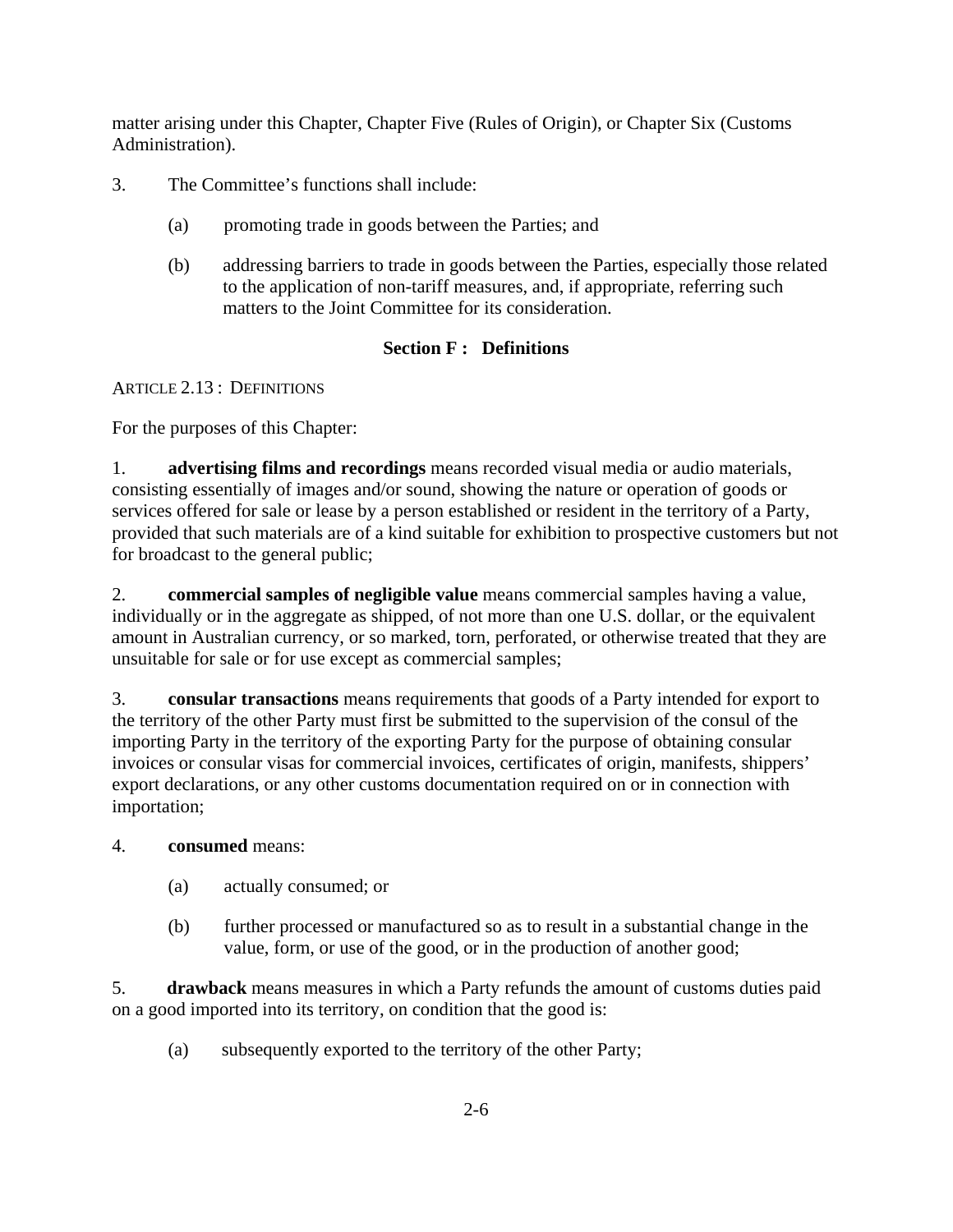- (b) substituted by an identical or similar good exported to the territory of the other Party;
- (c) used as a material in the production of another good that is subsequently exported to the territory of another Party;
- (d) substituted by an identical or similar good used as a material in the production of another good that is subsequently exported to the territory of another Party;

6. **duty-free** means free of customs duty;

7. **duty deferral program** includes measures such as those governing foreign-trade zones, temporary importations under bond, bonded warehouses, and inward processing programs;

8. **goods intended for display or demonstration** includes their component parts, ancillary apparatus, and accessories;

#### 9. **goods temporarily admitted for sports purposes** means:

 (a) sports requisites for use in sports contests, demonstrations, or training; and

(b) for such events as deemed valid by competent authorities,

in the territory of the Party into whose territory such goods are admitted;

10. **import licensing** means an administrative procedure requiring the submission of an application or other documentation (other than that generally required for customs clearance purposes) to the relevant administrative body as a prior condition for importation into the territory of the importing Party;

#### 11. **performance requirement** means a requirement that:

- (a) a given level or percentage of goods or services be exported;
- (b) goods or services of the Party granting a waiver of customs duties or an import license be substituted for imported goods or services;
- (c) a person benefiting from a waiver of customs duties or an import license purchase other goods or services in the territory of the Party granting the waiver of customs duties or the import license, or accord a preference to domestically produced goods or services;
- (d) a person benefiting from a waiver of customs duties or an import license produce goods or supply services, in the territory of the Party granting the waiver of customs duties or the import license, with a given level or percentage of domestic content; or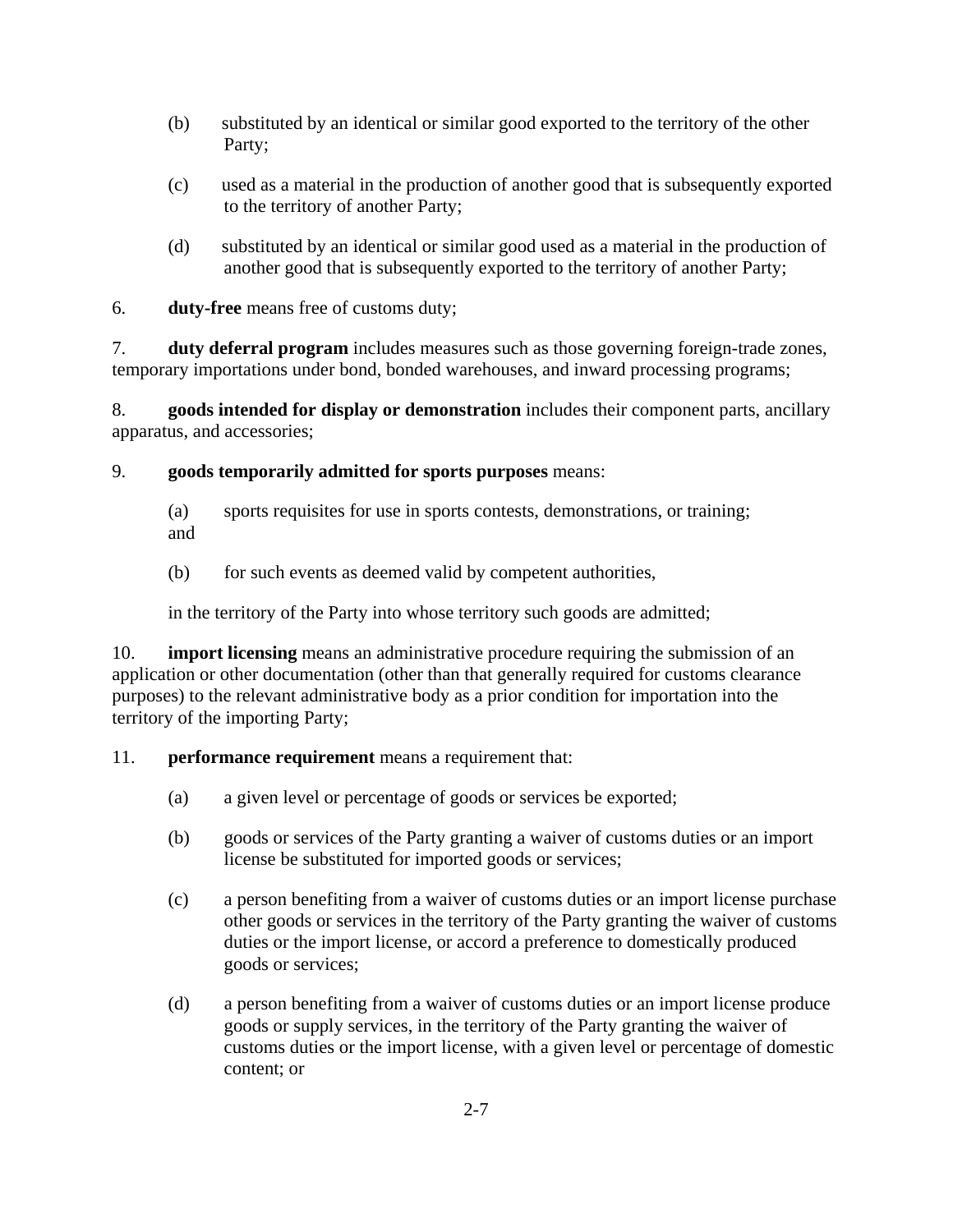(e) relates in any way the volume or value of imports to the volume or value of exports or to the amount of foreign exchange inflows; and

12. **printed advertising materials** means those goods classified in Chapter 49 of the Harmonized System, including brochures, pamphlets, leaflets, trade catalogues, yearbooks published by trade associations, tourist promotional materials, and posters, that are used to promote, publicize, or advertise a good or service, or are essentially intended to advertise a good or service, and are supplied free of charge.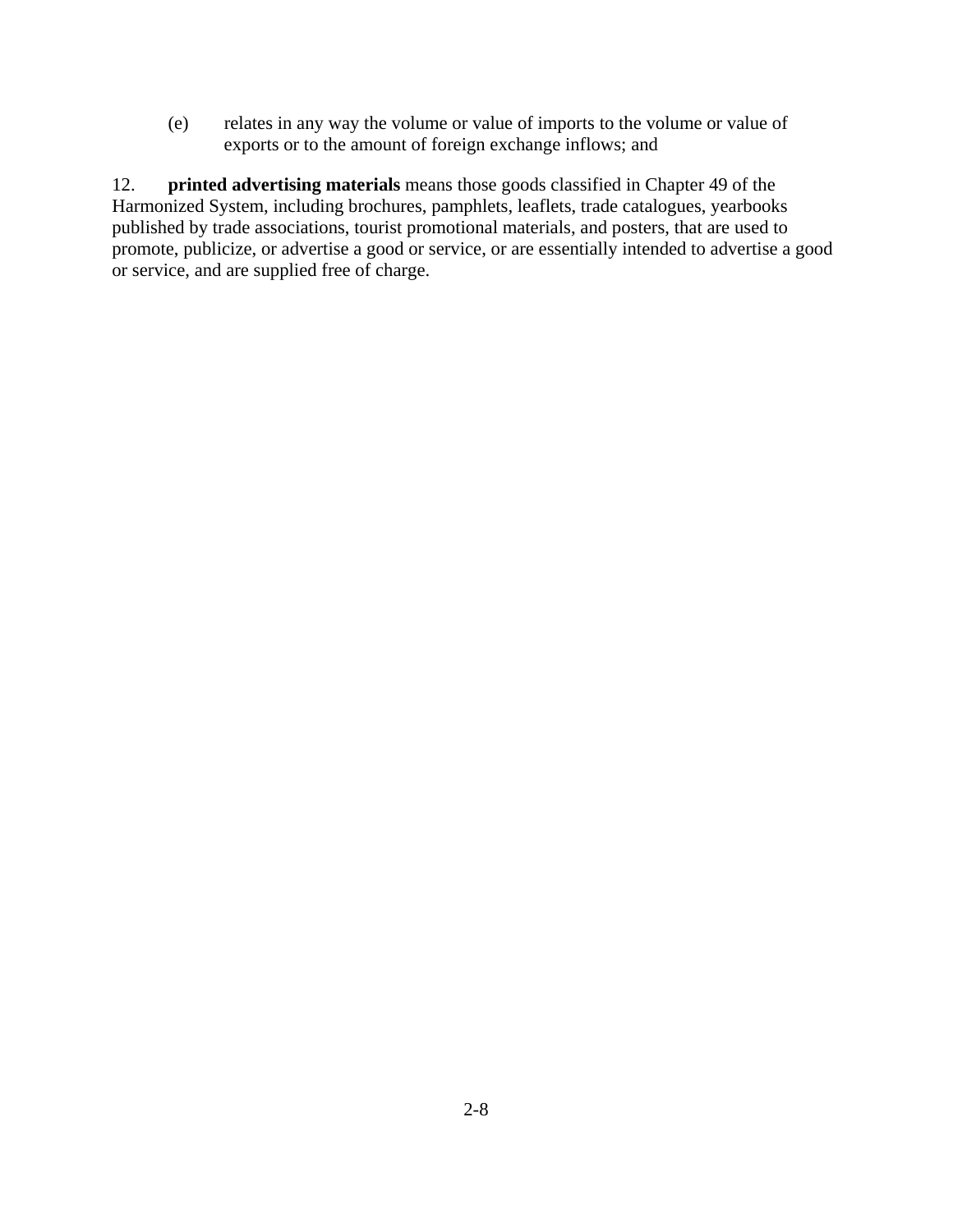### **ANNEX 2-A**

## **APPLICATION OF CHAPTER TWO**

#### **Section A-Measures of the United States**

Articles 2.2, 2.3, and 2.9 shall not apply to:

- (a) controls by the United States on the export of logs of all species;
- (b) (i) measures under existing provisions of the Merchant Marine Act of 1920, 46 App. U.S.C. § 883; the Passenger Vessel Act, 46 App. U.S.C. §§ 289, 292, and 316; and 46 U.S.C. § 12108, to the extent that such measures were mandatory legislation at the time of the accession of the United States to the *General Agreement on Tariffs and Trade 1947* ("GATT 1947") and have not been amended so as to decrease their conformity with Part II of GATT 1947;
	- (ii) the continuation or prompt renewal of a non-conforming provision of any statute referred to in clause (i); and
	- (iii) the amendment to a non-conforming provision of any statute referred to in clause (i) to the extent that the amendment does not decrease the conformity of the provision with Articles 2.2 and 2.9; and
- (c) actions by the United States authorized by the Dispute Settlement Body of the WTO.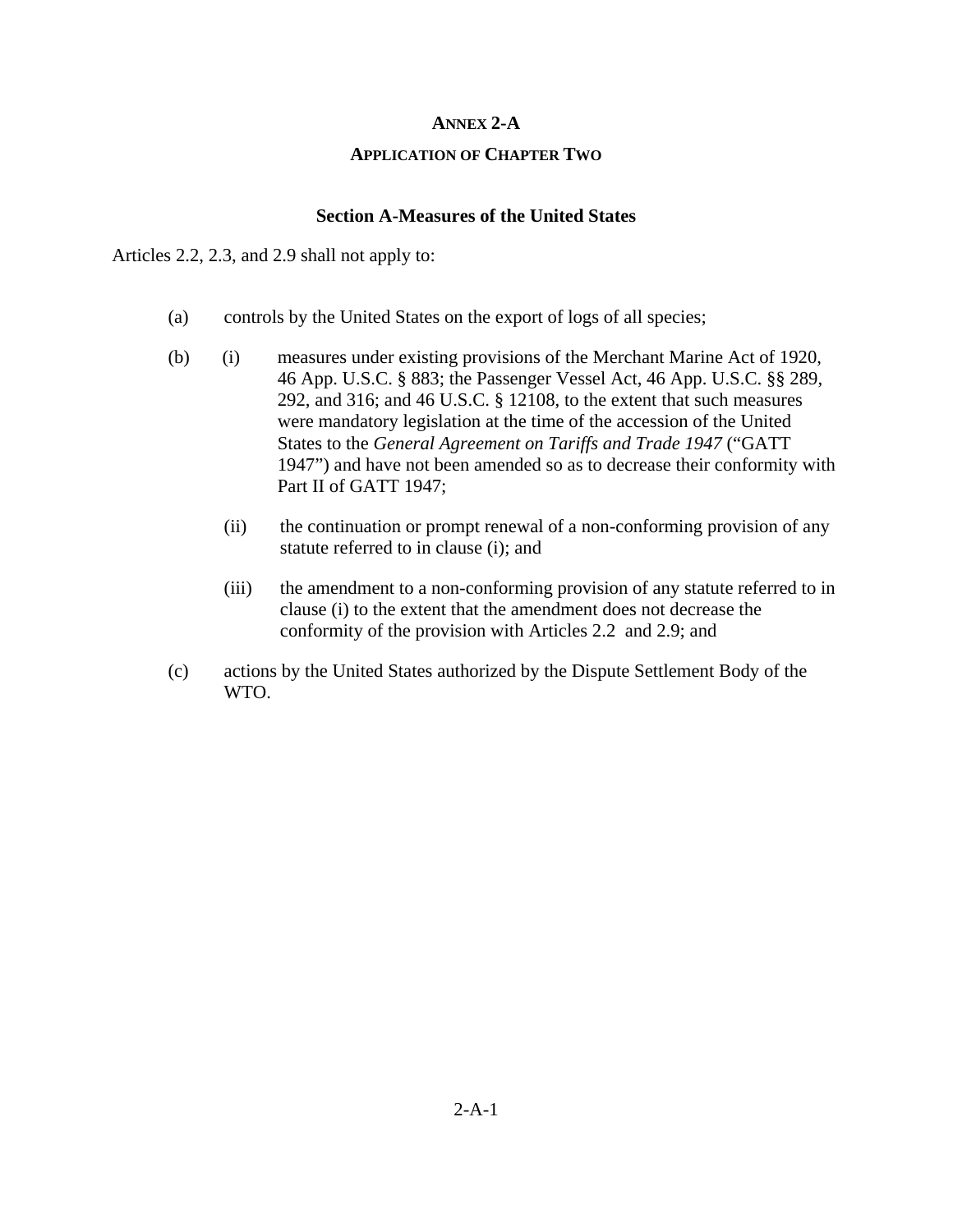### **Section B – Measures of Australia**

Articles 2.2, 2.3, and 2.9 shall not apply to:

- (a) controls by Australia on the exports of woodchips and unprocessed forest products (e.g., whole logs) sourced from native forests outside Regional Forest Agreement regions, or plantation forests within States where Codes of Practice have not been approved by the Australian Government, and Sandalwood (*Santalum spicatum*) sourced from any State, the Australian Capital Territory, or the Northern Territory;
- (b) controls on importation of second hand motor vehicles under Section 17A of the *Motor Vehicles Standards Act of 1989* and the *Motor Vehicles Standards Regulations of 1989*;
- (c) wheat marketing arrangements under the *Wheat Marketing Act 1989* and the Customs (Prohibited Exports) Regulations 1958, as amended;
- (d) grain marketing arrangements under the New South Wales *Grain Marketing Act 1991* and Marketing of Primary Products Act 1983, the South Australian *Barley Marketing Act 1993*, the Western Australian *Grain Marketing Act 2002* and Grain Marketing Regulations 2002, and the Queensland Grain Industry (Restructuring) Act 1991, as amended;
- (e) sugar marketing arrangements under the Queensland *Sugar Industry Amendment Act 2000*, as amended;
- (f) rice marketing arrangements under the New South Wales *Marketing of Primary Products Act 1983*, as amended;
- (g) horticulture export efficiency licensing arrangements under the *Horticulture Marketing and Research and Development Services Act 2000 and Horticulture Marketing and Research and Development (Export Efficiency) Regulations 2002*, as amended;
- (h) the provisions of and measures under the *Livestock Export (Merino) Orders*, made under the *Export Control Act of 1982*, as amended; and
- (i) actions by Australia authorized by the Dispute Settlement Body of the WTO.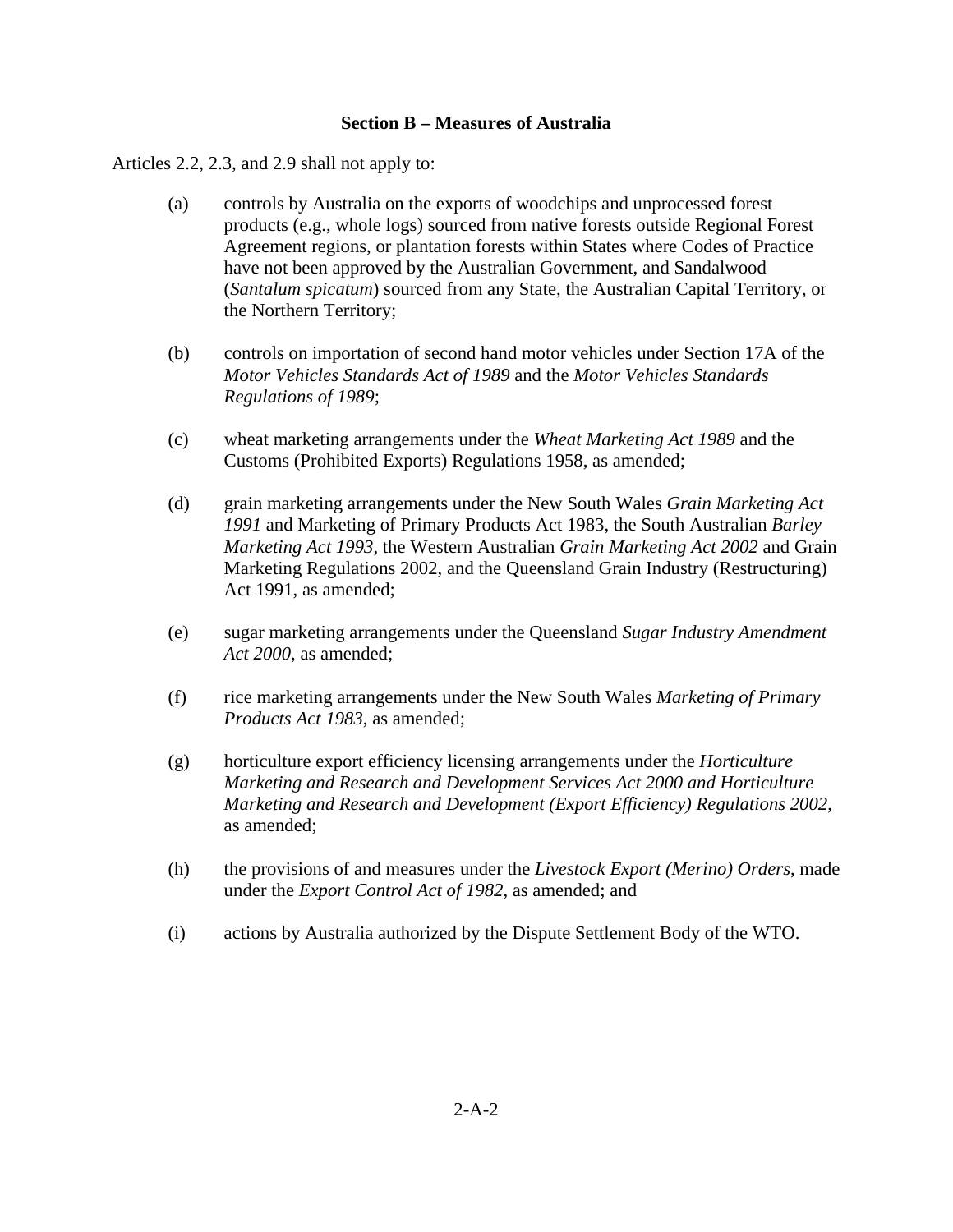# **ANNEX 2-B TARIFF ELIMINATION**

1. Base Rates of Customs Duty. Except as otherwise indicated, the base rates of customs duty set forth in this schedule reflect the HTSUS Column 1 General rates of duty in effect January 1, 2004, for the United States and the general rates of duty in Schedule 3 to the Australian Customs Tariff Act 1995, in effect January 1, 2004, for Australia.

2. Staging. Except as otherwise provided in a Party's Schedule attached to this Annex, the following staging categories apply to the elimination of duties by each Party pursuant to Article 2.3:

- (a) duties on goods provided for in the items in staging category A shall be eliminated entirely and such goods shall be duty-free on the date this Agreement enters into force;
- (b) duties on goods provided for in the items in staging category B shall be removed in equal annual stages beginning on the date this Agreement enters into force, and such goods shall be duty-free, effective January 1 of year four;
- (c) duties on goods provided for in the items in staging category C shall be removed in equal annual stages beginning on the date this Agreement enters into force, and such goods shall be duty-free, effective January 1 of year eight;
- (d) duties on goods provided for in the items in staging category D shall be removed in equal annual stages beginning on the date this Agreement enters into force, and such goods shall be duty-free, effective January 1 of year ten; and
- (e) goods provided for in staging category E shall continue to receive duty-free treatment.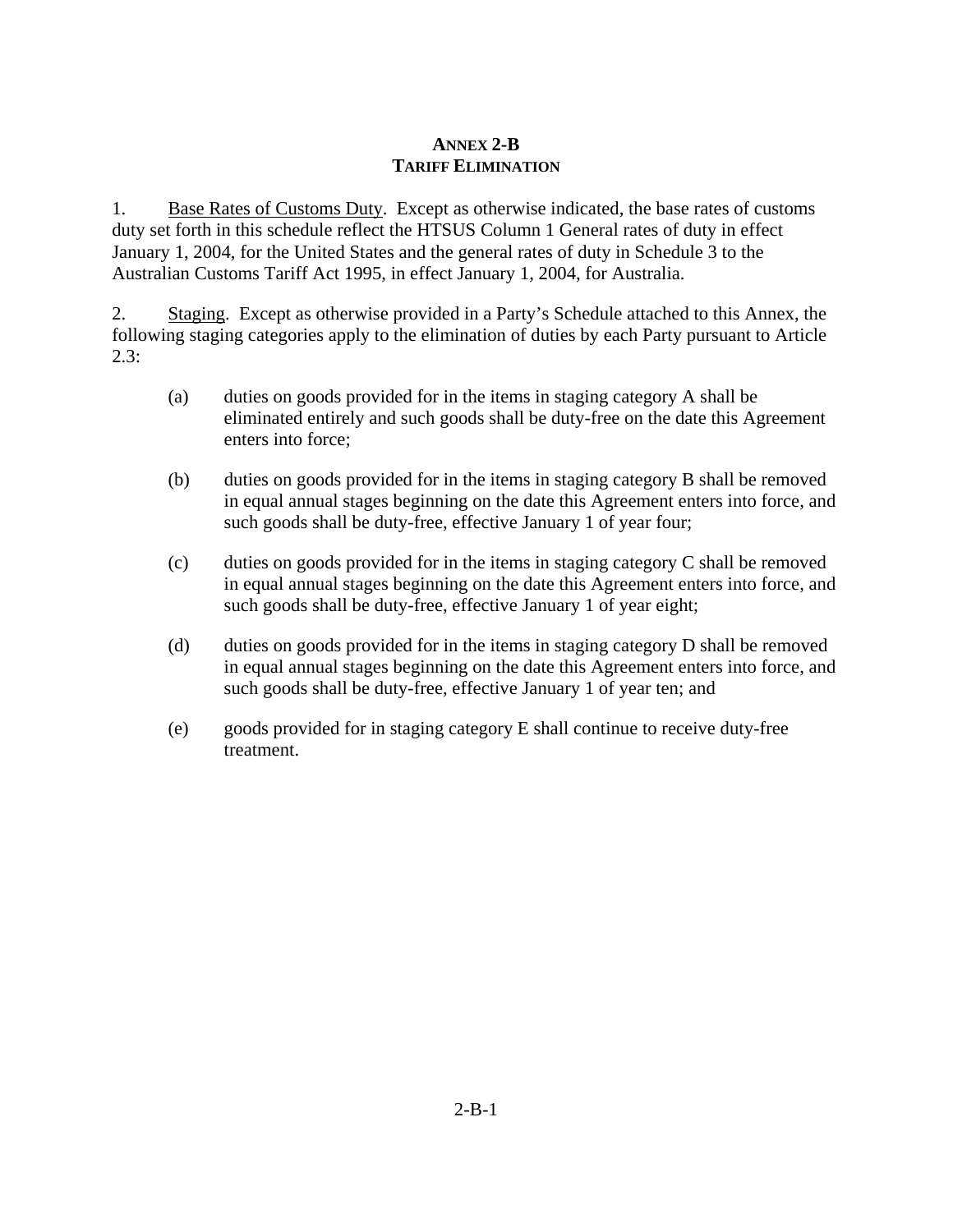### **ANNEX 2-C**

#### **PHARMACEUTICALS**

#### 1. AGREED PRINCIPLES

The Parties are committed to facilitating high quality health care and continued improvements in public health for their nationals. In pursuing these objectives, the Parties are committed to the following principles:

- (a) the important role played by innovative pharmaceutical products in delivering high quality health care;
- (b) the importance of research and development in the pharmaceutical industry and of appropriate government support, including through intellectual property protection and other policies;
- (c) the need to promote timely and affordable access to innovative pharmaceuticals through transparent, expeditious, and accountable procedures, without impeding a Party's ability to apply appropriate standards of quality, safety, and efficacy; and
- (d) the need to recognize the value of innovative pharmaceuticals through the operation of competitive markets or by adopting or maintaining procedures that appropriately value the objectively demonstrated therapeutic significance of a pharmaceutical.

## 2. TRANSPARENCY<sup>2C-1</sup>

To the extent that a Party's federal healthcare authorities operate or maintain procedures for listing new pharmaceuticals or indications for reimbursement purposes, or for setting the amount of reimbursement for pharmaceuticals, under its federal healthcare programs, it shall:

- (a) ensure that consideration of all formal proposals for listing are completed within a specified time;
- (b) disclose procedural rules, methodologies, principles, and guidelines used to assess a proposal;
- (c) afford applicants timely opportunities to provide comments at relevant points in the process;

 $\overline{a}$  $2<sup>2C-1</sup>$  Pharmaceutical formulary development and management shall be considered to be an aspect of government procurement of pharmaceutical products for federal healthcare agencies that engage in government procurement. Government procurement of pharmaceutical products shall be governed by Chapter Fifteen (Government Procurement) and not the provisions of this Annex.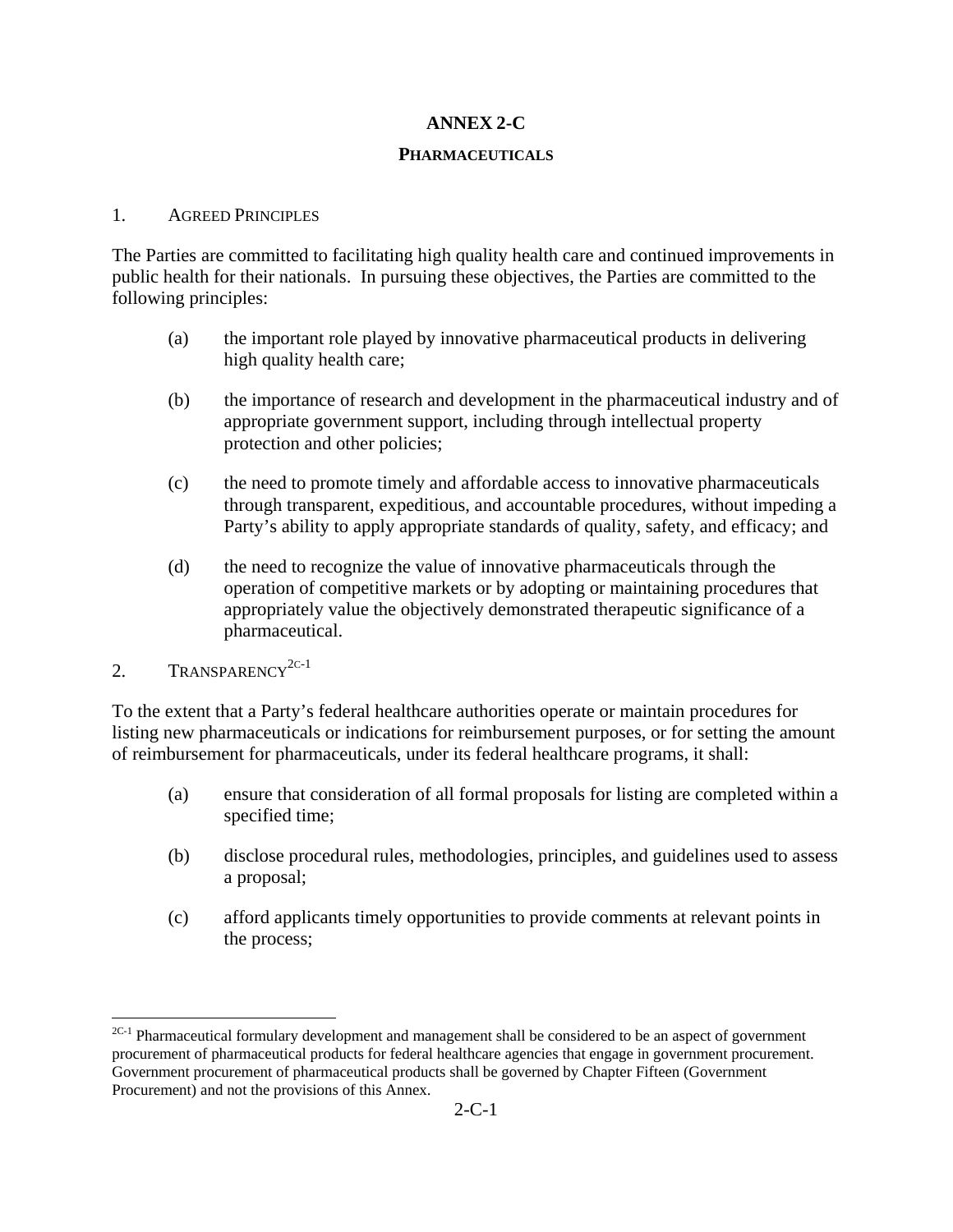- (d) provide applicants with detailed written information regarding the basis for recommendations or determinations regarding the listing of new pharmaceuticals or for setting the amount of reimbursement by federal healthcare authorities;
- (e) provide written information to the public regarding its recommendations or determinations, while protecting information considered to be confidential under the Party's law; and
- (f) make available an independent review process that may be invoked at the request of an applicant directly affected by a recommendation or determination.
- 3. MEDICINES WORKING GROUP
	- (a) The Parties hereby establish a Medicines Working Group.
	- (b) The objective of the Working Group shall be to promote discussion and mutual understanding of issues relating to this Annex (except those issues covered in paragraph 4), including the importance of pharmaceutical research and development to continued improvement of healthcare outcomes.<sup>2C-2</sup>
	- (c) The Working Group shall comprise officials of federal government agencies responsible for federal healthcare programs and other appropriate federal government officials.

# 4. REGULATORY COOPERATION

The Parties shall seek to advance the existing dialogue between the Australian Therapeutic Goods Administration and the U.S. Food and Drug Administration with a view to making innovative medical products more quickly available to their nationals.

# 5. DISSEMINATION OF INFORMATION

 $\frac{1}{2}$  ,  $\frac{1}{2}$  ,  $\frac{1}{2}$  ,  $\frac{1}{2}$  ,  $\frac{1}{2}$  ,  $\frac{1}{2}$  ,  $\frac{1}{2}$  ,  $\frac{1}{2}$  ,  $\frac{1}{2}$  ,  $\frac{1}{2}$  ,  $\frac{1}{2}$  ,  $\frac{1}{2}$  ,  $\frac{1}{2}$  ,  $\frac{1}{2}$  ,  $\frac{1}{2}$  ,  $\frac{1}{2}$  ,  $\frac{1}{2}$  ,  $\frac{1}{2}$  ,  $\frac{1$ 

Each Party shall permit a pharmaceutical manufacturer to disseminate to health professionals and consumers through the manufacturer's Internet site registered in the territory of the Party, and on other Internet sites registered in the territory of the Party linked to that site, truthful and not misleading information regarding its pharmaceuticals that are approved for sale in the Party's territory as is permitted to be disseminated under the Party's laws, regulations, and procedures, provided that the information includes a balance of risks and benefits and encompasses all indications for which the Party's competent regulatory authorities have approved the marketing of the pharmaceuticals.

 $2C-2$ Nothing in this paragraph shall be construed as requiring a Party to review or change decisions regarding specific applications.